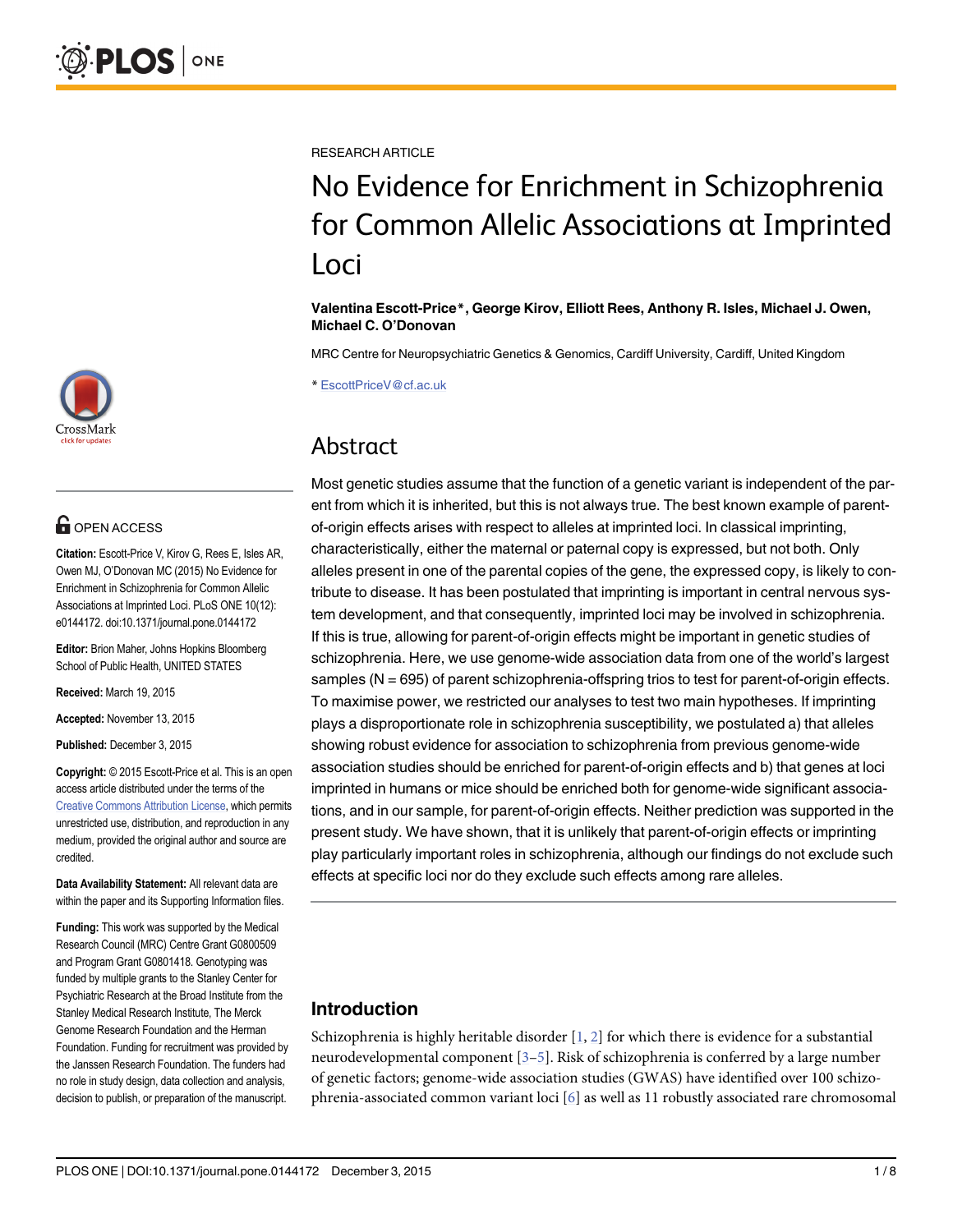<span id="page-1-0"></span>

Competing Interests: The authors have declared that no competing interests exist.

copy number variants (CNVs) [[7\]](#page-6-0). How these co-act with environmental exposures, which also influence risk, is as yet unknown.

Imprinting describes the phenomenon whereby genes are subject to regulation by an epigenetic mechanism such that gene expression depends on whether the gene is inherited from the mother or the father. Genes that are known to be imprinted are enriched for expression in the placenta and the brain  $[8]$ . It has been postulated that imprinted genes may be important contributors to complex trait variation [[9](#page-7-0), [10](#page-7-0)] in general and psychiatric disorders in particular [\[11](#page-7-0)]. If this is true, then at the relevant loci, only alleles present in one of the parental copies of the gene, the expressed copy, is likely to contribute to disease (unless a genetic variant causes activation of a usually silenced copy).

There is already one example of a known imprinted schizophrenia risk locus, a duplication CNV at 15q11-q13  $[7, 12]$  $[7, 12]$  $[7, 12]$  $[7, 12]$ . At this locus, only maternally inherited duplications are pathogenic, leading to the hypothesis that the causal factor is overexpression of the maternally expressed imprinted gene UBE3A [[7,](#page-6-0) [12\]](#page-7-0), at least for psychotic illness. Although imprinting is one of most well-known parent-of-origin effects, there are other mechanisms that may lead to modification of the phenotype through parent-of-origin effects [[13](#page-7-0)], for example biases in de novo mutational rates.

Studies of schizophrenia and other complex traits are generally based on case-control samples. In these samples, it is not possible to determine the parental origin of autosomal alleles, except where this can be inferred by assaying the epigenetic status of the imprinted cluster  $[7, 6]$  $[7, 6]$  $[7, 6]$ [12\]](#page-7-0). Aiming to determine whether there is any evidence to support the hypothesis that imprinted loci are relatively enriched in schizophrenia [\[11](#page-7-0)], we have conducted parent-of-origin analyses for 695 complete parent-proband trios. The sample, though large for a sample of trios, is small relative to GWAS case-control samples and is therefore weakly powered to detect individual loci at genome wide levels of significance. Therefore instead taking a genome-wide perspective, we adopted a hypothesis based approach in which we constrained the analyses to loci that we postulated would be most likely to be enriched for schizophrenia relevant imprinted genes. We first tested the hypotheses that alleles with robust prior evidence for association to schizophrenia are enriched for parent-of-origin biased transmission in our trios, and that the loci defined by the associated alleles are enriched for imprinted genes. In a complementary analysis, we tested the inverse of the above hypothesis, namely, that loci thought to be imprinted are enriched for association signals in the large recently published GWAS dataset of the Psychiatric Genomics consortium [[6\]](#page-6-0), and for parent-of-origin effects in the trios.

# Materials and Methods

# Parent-Proband Trios data

For the primary parent-of-origin analysis we used a dataset comprising 695 parent-offspring trios from Bulgaria typed with the Affymetrix GeneChip<sup> $\mathfrak{B}$ </sup> 6.0 Array as previously described [\[14](#page-7-0), [15\]](#page-7-0). Families with more than 3% Mendelian errors (considering all SNPs) were discarded. The final average Mendelian error rate was  $0.09\%$  [SD = 0.2%; maximum 2.98%]. We included only autosomal markers with minor allele frequencies  $>1%$  and with Hardy–Weinberg Equilibrium p-values 10−<sup>6</sup> in parents. Markers with Mendelian errors <sup>&</sup>gt;1% were excluded. We did not use imputed data since array genotypes provide good coverage of the main loci of interest and moreover, the optimal analytic methods for parent-of-origin require genotypes rather than genotype probabilities.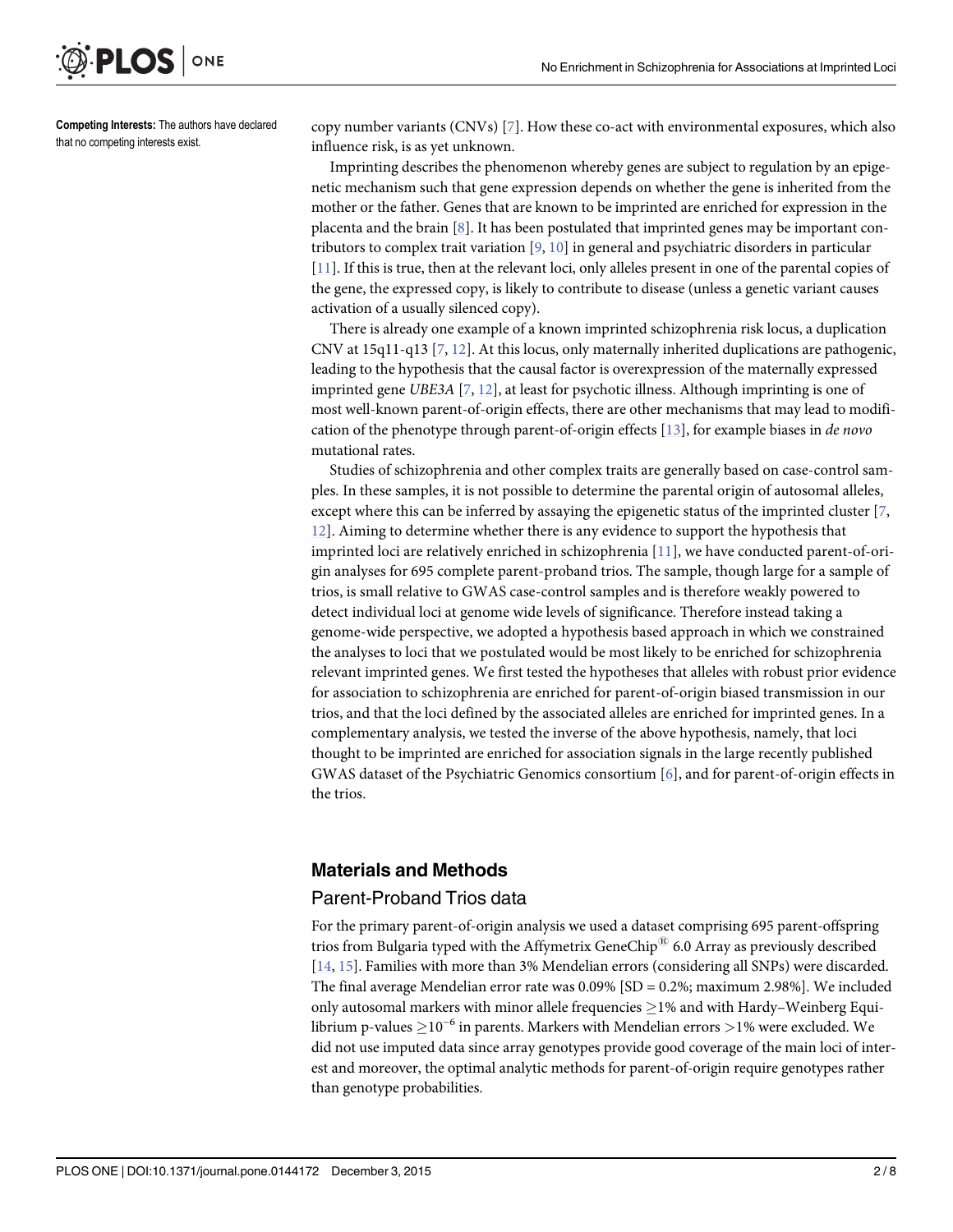# <span id="page-2-0"></span>Schizophrenia Associated Loci

We defined schizophrenia associated variants as those from independent loci reported to be genome-wide significant in the recent publication from the Schizophrenia Working Group of the Psychiatric Genomics Consortium [\[6\]](#page-6-0) (PGC). That study reported at total of 108 independently associated loci, of which 105 were autosomal. Other schizophrenia association data were obtained as summary statistics from the ricopili website that the PGC has provided for public access (<http://www.broadinstitute.org/mpg/ricopili/>). Although most of the present sample was included in that study, parent-of-origin effects were not evaluated. Our present analysis for those effects is therefore independent of any previously reported data.

To test whether GWAS significant associated markers are enriched for parent-of-origin effects, we used a) one of the index markers for each locus or a perfect proxy for it or where none was available, either b) the best proxy ( $r^2 \ge 0.8$ ) for it or c) another GWAS significant marker at the locus. To test whether the loci are enriched for imprinted genes in mice and humans, we used the genes ( $N = 350$ ) that are present in the physical regions from Extended Data of primary GWAS manuscript of the Schizophrenia Working Group of the PGC [\[6\]](#page-6-0). The MHC region is within a very large region of LD (8 million bases or so) spanning hundreds of genes. As any one of hundreds of genes might be responsible, the addition of this locus to gene set analysis compromises power by introducing 100s of non-associated genes into the analysis merely to capture a single association. Thus genes mapping to the MHC region were excluded.

#### Imprinted genes in human and mice

We identified from the GeneImprint database [\(www.geneimprint.com](http://www.geneimprint.com)) a total of 197 genes reported as imprinted in humans ( $N = 177$ ) and/or mice ( $N = 93$ , in mice only  $N = 20$ ). We identified 150 genes reported as robustly imprinted in mice from the MouseBook database [\(www.mousebook.org](http://www.mousebook.org)). Mouse genes were converted to their human orthologues using the conversion tool from the MGI Biomart database (biomart.informatics.jax.org). In total, we identified 247 unique autosomal genes of which 225 contained at least one marker in the PGC schizophrenia dataset ( $S1$  Table). Markers were assigned to genes if they were located within the genomic sequence lying between the start of the first and the end of the last exon of any transcript corresponding to that gene. The chromosome and location for all currently known human SNPs were taken from the dbSNP132 database, as was their assignment to genes (using UCSC hg19/NCBI build 37).

#### Statistical analysis

Single marker parent-of-origin p-values were calculated using a log-linear approach as implemented in UNPHASED[\[16](#page-7-0)]. The log-linear approach is designed to analyse parent-proband trio data based on the maximum likelihood ratio test comparing two models with and without stratification on parental mating type. This method yields a likelihood ratio test (an alternative to Transmission Disequilibrium Test (TDT)  $[17]$  $[17]$  $[17]$ ) in the simple situation when measuring the over-transmission of an allele from heterozygous parents to affected offspring, and is easily extended to include tests for parent-of-origin. It has been shown to have greater power than TDT-inspired tests of parent-of-origin [\[18\]](#page-7-0).

To assess for enrichment of parent-of-origin effects among genome-wide significant markers (or their proxies) reported by the PGC [\[6](#page-6-0)] we used an exact binomial test. This compares the number of nominally significant ( $p\leq 0.05$ ) parent-of-origin association p-values in the PGC-derived set to the expected number of nominally significant p-values in a random set. Note that the associated markers are already pre-defined as indexing independent associations, requiring no further adjustments for potential non-independence of the tests.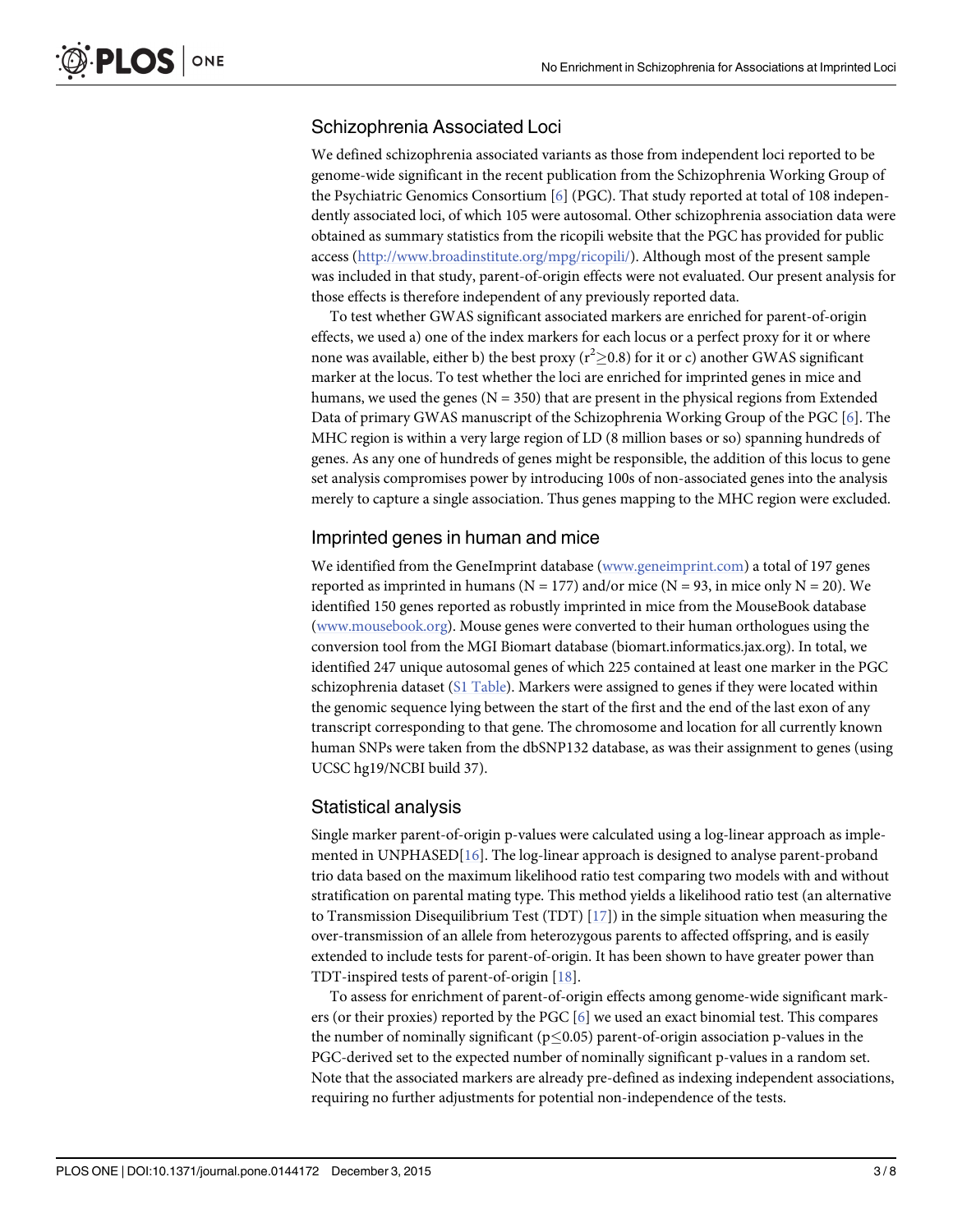<span id="page-3-0"></span>To test for enrichment of significant associations in the genes known to be imprinted in humans and/or mice in the PGC dataset, we performed a bootstrapping process in which we randomly selected the same number of genomic regions from that dataset as there are putatively imprinted genes, ensuring each locus contained the same number of SNPs as did its matched imprinted gene. We then compared the number of significant SNPs in the imprinted genes with the number of significant SNPs in the 1000 times randomly bootstrapped regions.

# **Results**

Genome-wide, there was no evidence for inflation in parent-of-origin test statistics  $(S1$  Fig. For 63 of the index markers at 105 autosomal GWS loci, we had in the Bulgarian trios, either a directly genotyped marker or a perfect proxy ( $r^2 = 1$ ) of it ( $S2$  Table). Three of these had nominally significant parent-of-origin effect (minimal  $p = 0.025$ ,  $S2$  Table). The enrichment p-value was 0.616 (one-sided exact binomial test). Proxies with  $r^2$  greater than 0.8 but smaller than 1 were available for 21 SNPs, only one of which had a nominally significant parent-of-origin effect ( $p = 0.022$ , [S2 Table](#page-6-0)). At an additional 4 loci, we had a genotyped marker that while in modest LD ( $r<sup>2</sup><$ 0.8) with an index marker, was genome-wide significant in the PGC data, of which 1 had a nominally significant parent-of-origin effect ( $P = 0.028$ ). Thus, in total, of 88 markers representing 105 genome-wide significant loci, 5 had nominally significant parent-oforigin effects which is not more than expected by chance (p-value = 0.451).

In the PGC dataset, autosomal schizophrenia-associated loci span 350 genes [\[6\]](#page-6-0). Of these only one (ACD (chr16:67,691,415–67,694,718)) was also on the list of 225 genes which are reported as possibly imprinted in humans or mice [\(S1 Table](#page-6-0)). However, our proxy ( $r^2 = 0.74$ ) for the index SNP that is associated with schizophrenia in the PGC shows no significant parent-of-origin effect in the trios ( $p = 0.875$ ,  $\S2$  Table). The observed overlap between schizophrenia-associated genes and imprinted genes was not significant ( $p = 0.53$ , Fisher's exact test). The mean number of markers per imprinted gene was  $\sim$ 303 (SE = 45.5, median 73). Given that schizophrenia associated genes have a greater number of markers (mean  $\sim$ 347, SE = 69.4, median = 82), than is typical for all genes (mean  $\sim$  143 markers, SE = 2.4, median 32), the fact that imprinted genes are similarly enriched for those with larger numbers of markers should create a bias whereby imprinted genes have a better than average chance (by virtue of multiple testing) of being associated with schizophrenia. That we do not see this suggests there is no general enrichment of imprinted genes among those conferring risk of schizophrenia.

There were 4,832 SNPs in the parent-proband trios data mapping to the 225 putative imprinted genes which we gathered from public databases. The most significant parent-of-origin effect (rs4758621, p =  $8.2x10^{-5}$ , chr11:3,009,640, NAP1L4 gene) was not significant after correction for multiple testing (empirical p-value  $= 0.339$  estimated using the bootstrapping procedure). We also did not find evidence for significant enrichment of parent-of-origin effects among the markers mapping to imprinted genes at any of the significance thresholds we exam-ined [\(Table 1](#page-4-0)). We undertook the same analysis restricted to the 177 genes annotated as imprinted in humans and obtained similar results [\(S3 Table](#page-6-0)).

In the PGC schizophrenia data, the 225 genes imprinted in humans and/or mice were spanned by 67,883 markers. To derive an approximation for experiment-wide significance level in this set of markers, we used bootstrapping. At each of 1000 simulations we sorted 67,883 p-values in ascending order and recorded the 3395th smallest p-value (corresponding to a null P of 0.05). The average of all such recorded p-values across the 1000 simulations (p≤1.97x10<sup>-6</sup>) was taken to be the experiment-wide significance level. A total of 35 markers spanning six distinct genes surpassed this threshold; markers at QPCT (chr2:37,571KB-37,600KB), BTNL2 (chr6:32,362KB-32,375KB), LIN28B (chr6:105,443KB -105,472KB),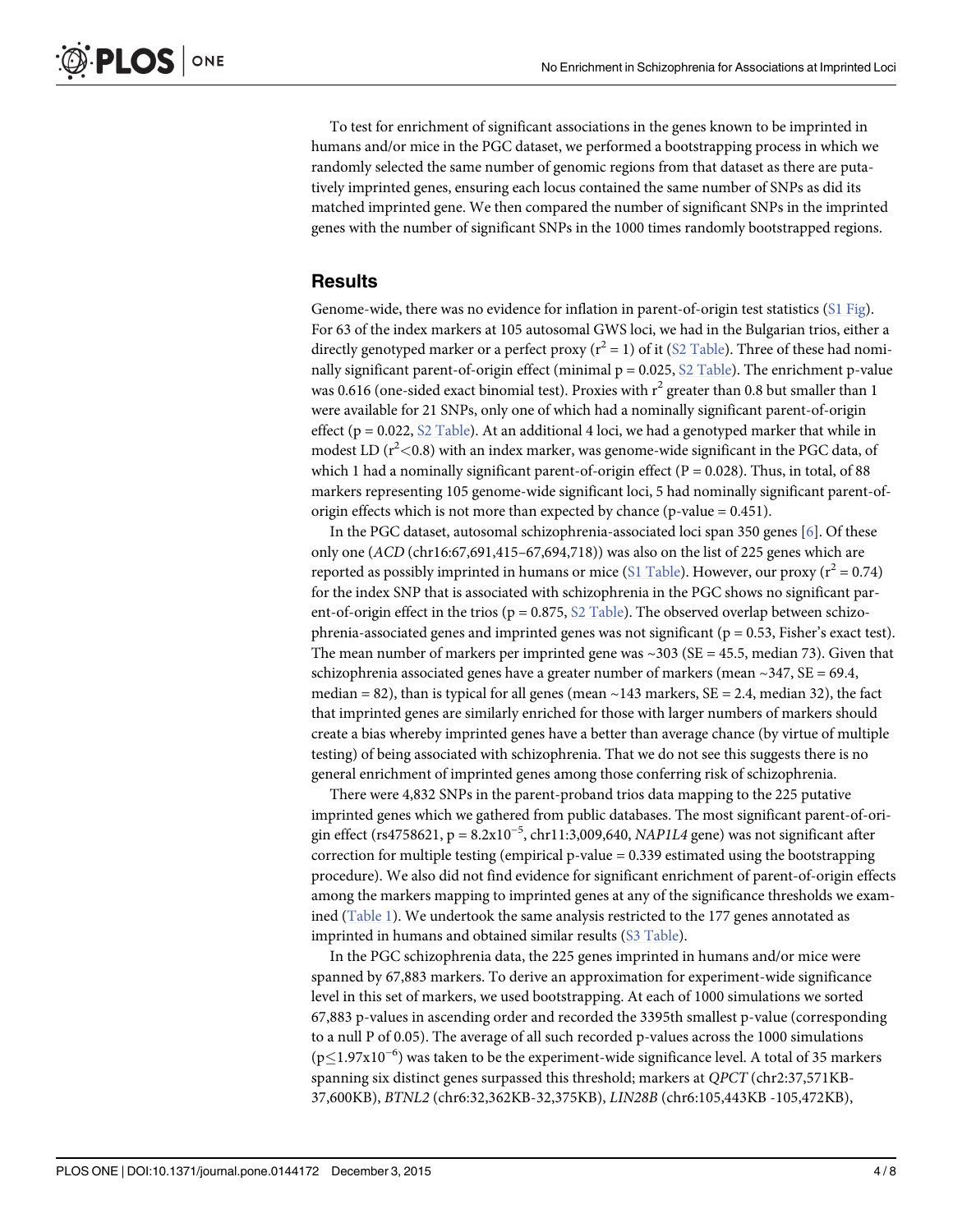<span id="page-4-0"></span>

| P(T)    | N of observed significant SNPs | Expected number of significant SNPs (mean [SD]) | Overrepresentation p-value |  |  |
|---------|--------------------------------|-------------------------------------------------|----------------------------|--|--|
| Trios:  |                                |                                                 |                            |  |  |
| 0.001   | 9                              | $6.0$ [4.16]                                    | 0.312                      |  |  |
| 0.01    | 45                             | 52.1 [12.9]                                     | 0.638                      |  |  |
| 0.05    | 233                            | 247.7 [31.7]                                    | 0.618                      |  |  |
| PGC SZ: |                                |                                                 |                            |  |  |
| 0.001   | 572                            | 828.9 [338.5]                                   | 0.772                      |  |  |
| 0.01    | 2,397                          | 2671.9 [586.0]                                  | 0.664                      |  |  |
| 0.05    | 6,750                          | 7131.0 [835.4]                                  | 0.648                      |  |  |

#### [Table 1.](#page-3-0) Test for overrepresentation of parent-of-origin effects (top section) and markers associated with schizophrenia (bottom section) in genes imprinted in humans or mice.

Legend: P(T) denotes the significance threshold for association surpassed by the numbers of markers denoted in the same row. Third column shows the number of observed significant SNPs in the parent-proband trios and PGC SZ data, respectively. The expected numbers of markers (mean) and standard deviations (SDs) were estimated using 1000 simulations by randomly bootstrapping the same number of loci, each with the corresponding numbers of markers, as the set of genes imprinted in humans or mice. Over-representation p-values were estimated empirically as the proportion of simulations where the number of significant markers was greater or equal to that observed in real dataset.

doi:10.1371/journal.pone.0144172.t001

#### MAGI2 (chr7:77,646KB-79,083KB), GLIS3 (chr9:3,824KB-4,300KB) and NTM (chr11:131,240KB-132,207KB).

After removing markers in LD ( $r^2$ >0.5) with the most strongly associated PGC marker in each gene, we retained 6 independent SNPs, one per gene (Table 2). In this table we also show the best proxies within 500KB available in the parent-proband trios data. For 4 of these 6 SNPs we had good proxies ( $r^2 \ge 0.8$ ). On chromosome 6, the SNP rs1150753 was genome-wide significant in the PGC schizophrenia data (OR = 1.167 with respect to allele A,  $p = 2.02 \times 10^{-17}$ ). This marker also had a significant parent-of-origin effect in the parent-proband trios data  $(p = 0.0019)$  with the schizophrenia-risk allele OR for paternally transmission being 3.16 relative to maternally transmitted alleles (i.e. the risk allele A is under-transmitted in female and over-transmitted in males). While significant in the context of 6 independent SNPs (corrected p = 0.012), this finding is very modest in the context of the multiple tests outlined above. No other marker had a nominally significant parent-of-origin effect (Table 2).

Finally, in an evaluation of imprinted genes, we did not find in the PGC dataset a significant excess of associated markers surpassing a range of significance thresholds (Table 1).

#### Table 2. PGC SZ experiment-wide significant LD-pruned (r2>0.5) SNPs in the 225 genes imprinted in humans and/or mice and their proxies in the trios data with the parent-of-origin effect (POE) p-values and PGC p-values.

| <b>Experiment-wide significant SNPs in PGC SZ</b> |             |           |                       | <b>Proxy SNPs</b> |            |           |               |                        |               |             |                |
|---------------------------------------------------|-------------|-----------|-----------------------|-------------------|------------|-----------|---------------|------------------------|---------------|-------------|----------------|
| <b>CHR</b>                                        | <b>SNP</b>  | <b>BP</b> | <b>PGC p-value</b>    | qene              | <b>SNP</b> | <b>BP</b> | <b>PGC OR</b> | <b>PGC p-value</b>     | <b>POE OR</b> | POE p-value | r <sup>2</sup> |
| 2                                                 | rs3770752   | 37576136  | $2.63x10^{-6}$        | <b>OPCT</b>       | rs3770752  | 37576136  | 1.055         | $2.63x10^{-6}$         | 1.144         | 0.5381      |                |
| 6                                                 | rs147461705 | 32368462  | $8.51x10^{-19}$       | BTNL2             | rs1150753  | 32059867  | 1.167         | $2.02 \times 10^{-17}$ | 3.158         | 0.0019      | 0.848          |
| 6                                                 | rs78370910  | 105472320 | $3.60 \times 10^{-7}$ | LIN28B            | rs314272   | 105462004 | 0.948         | $4.6x10^{-7}$          | 1.067         | 0.7535      | 0.999          |
|                                                   | rs4727751   | 78336934  | $1.7x10^{-6}$         | MAGI <sub>2</sub> | rs2190664  | 78322126  | 1.042         | 0.00012                | 0.803         | 0.3199      | 0.83           |
| 9                                                 | rs13301469  | 3911353   | $9.65 \times 10^{-7}$ | GLIS <sub>3</sub> | rs583963   | 3908216   | 1.054         | 0.00272                | 1.022         | 0.9392      | 0.631          |
|                                                   | rs35659386  | 131300368 | $7.32\times10^{-6}$   | <b>NTM</b>        | rs7108020  | 131289820 | 0.983         | 0.1218                 | 0.722         | 0.1559      | 0.255          |

doi:10.1371/journal.pone.0144172.t002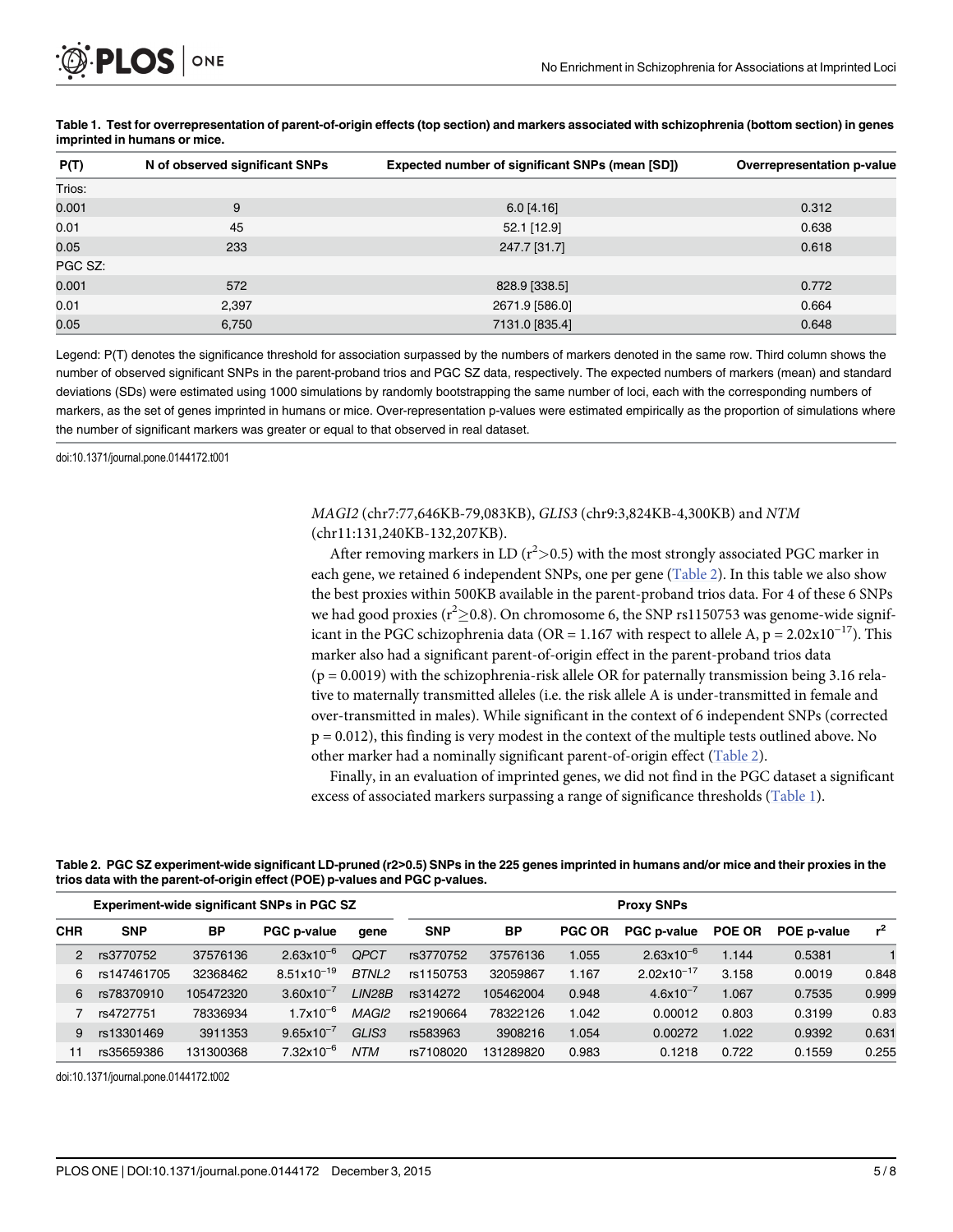### <span id="page-5-0"></span>**Discussion**

In the present study, we have tested the hypothesis that imprinted genes are disproportionately enriched for common alleles that confer susceptibility to schizophrenia. If the hypothesis is true, we first predicted that common alleles that are associated with schizophrenia would show evidence for parent-of-origin biased transmission. However, among the index SNPs, or good proxies thereof, for 88 autosomal schizophrenia-associated loci, we found no evidence (after correction for multiple testing) that the risk associated with any individual variant was dependent on the transmitting parent-of-origin. Moreover, we did not find evidence that the set as a whole showed a larger number of nominally significant associations than expected by chance.

We additionally found no evidence to support the second prediction that known or predicted imprinted genes are enriched among schizophrenia associated loci. Indeed only 1 putatively imprinted gene (ACD chr16:67,691–67,695KB), mapped to such a locus (excluding genes mapping to the extended MHC region). It should be noted that ACD maps to an associated locus that contains at least 26 genes and therefore is by no means considered to be strongly implicated in the disorder. Moreover, we see no support for a parent-of-origin effect at this locus, suggesting the schizophrenia association is not driven by an imprinted gene.

The third prediction arising from the overarching hypothesis was that one or more parentof-origin effects would be observed in the trios among markers spanning the 225 putatively imprinted genes. Again, we found no evidence, either at the level of any single marker or the set of markers as a whole.

Finally, aiming to constrain hypothesis testing to a minimum, in a two-step design, we aimed to combine the case-control data from the large GWAS dataset with the parent-of-origin data from the trios, restricting the analyses to putatively imprinted genes. In doing so, we identified 6 putatively imprinted genes that contained 1 or more variant that met experiment-wide significance in the case-control data, one of which (BTNL2) contained a variant that was actually genome-wide significant. Moreover, our best proxy for that genome-wide significant variant also showed a significant parent of origin effect in the trios. Given a previous report (in this set of trios) of a de novo nonsense mutation in this gene on a proband with schizophrenia [\[19\]](#page-7-0), at face value, BTNL2 might be considered an attractive candidate imprinted gene for schizophrenia. Additional factors, however, strongly mitigate against this conclusion. First, BTNL2 lies within the extended MHC region of chromosome 6, a schizophrenia-associated locus that is gene dense and spans several million bases. Accordingly, the extent to which any one gene can derive candidacy from GWAS is weak. Second, the candidacy of BTNL2 as an imprinted gene is based only on computational [[20](#page-7-0)] evidence, and is as yet experimentally unconfirmed. And third, BTNL2 is predicted to be maternally expressed ([S1 Table\)](#page-6-0), leading to the expectation that the risk allele should be preferentially transmitted from maternal, not as we observe, paternal chromosomes. Although, it could be an activating variant, so being preferentially transmitted from the paternal allele does not preclude it per se.

Our study has three important limitations. First, the databases from which we extracted imprinted genes includes not only robustly confirmed imprinted genes with known epigenetic mechanisms, but also genes predicted to be imprinted using bioinformatics techniques, and genes at which there have been observations of a parental bias in the transmission of some trait. It likely then, that this list of genes is neither comprehensive nor free of falsely annotated imprinted genes. Misclassification errors such as this will reduce power. Second, our sample of trios was large by standards of what is available world-wide, but it is not large in the context of GWAS. This means we were restrained to testing a subset of loci, albeit a subset that would most plausibly demonstrate effects if our overarching hypothesis was correct, rather than comprehensively evaluate all variants in a genome-wide context for parent-of-origin effects. Third,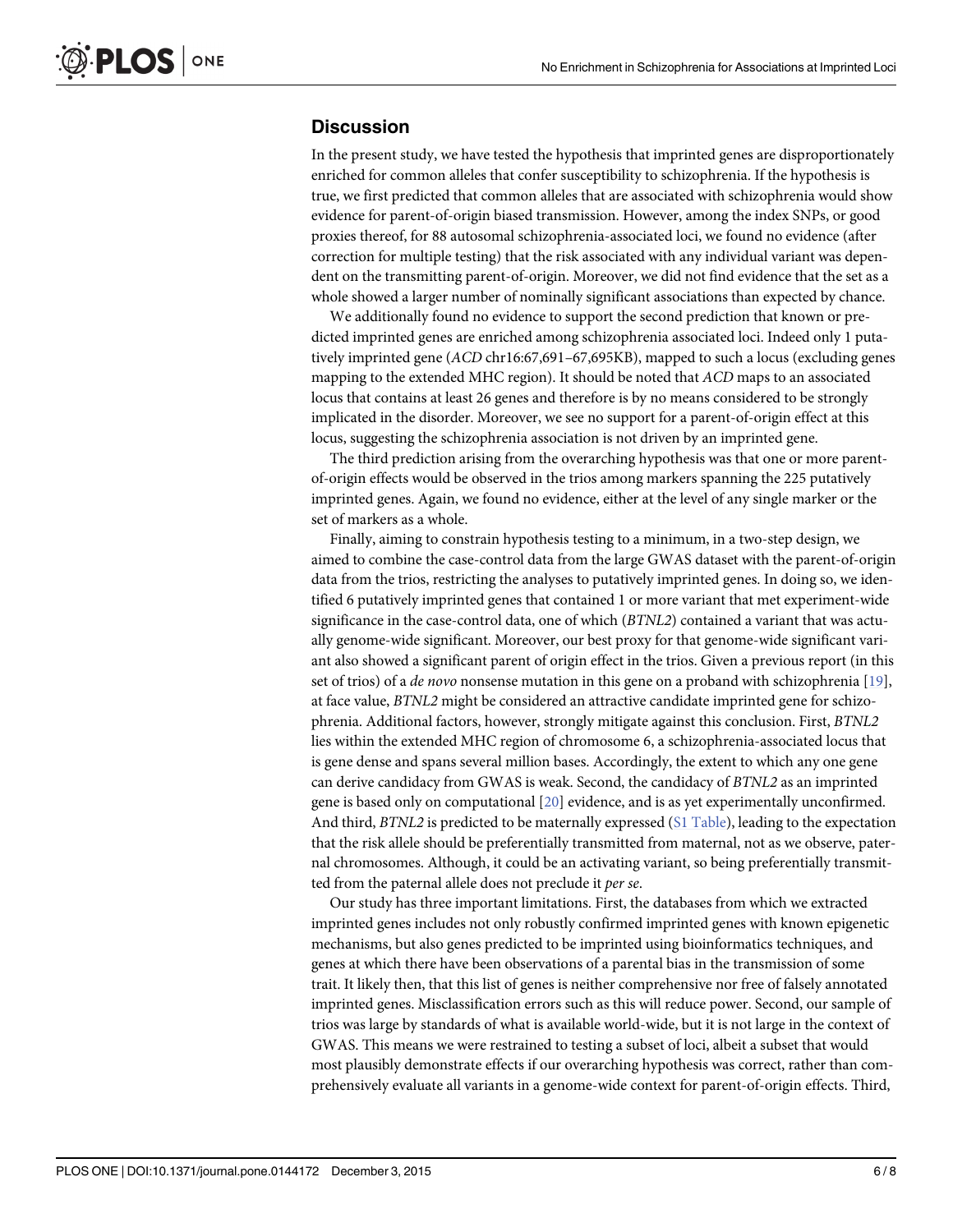<span id="page-6-0"></span>our focus was on common genetic variation; this study makes no evaluation of whether rare genetic risk variants might be enriched at imprinted loci.

In summary, our study suggests that imprinted genes do not play a particularly prominent role in schizophrenia. Our findings should, however, not be interpreted as meaning that imprinted genes play no role in schizophrenia, nor that parent-of-origin effects (in the statistical sense) do not occur in the disorder, although our data from this analysis are compatible with the hypothesis that they do not.

# Supporting Information

[S1 Fig.](http://www.plosone.org/article/fetchSingleRepresentation.action?uri=info:doi/10.1371/journal.pone.0144172.s001) QQ-plot of parent-of-origin test in terms of  $-log_{10}(p-values)$ . The p-values were calculated with the maximum likelihood ratio test comparing two models with and without stratification on parental mating type as implemented in UNPHASED [[16\]](#page-7-0). (DOCX)

[S1 Table](http://www.plosone.org/article/fetchSingleRepresentation.action?uri=info:doi/10.1371/journal.pone.0144172.s002). Imprinted genes in human and mice. (XLSX)

[S2 Table](http://www.plosone.org/article/fetchSingleRepresentation.action?uri=info:doi/10.1371/journal.pone.0144172.s003). Independent SNPs showing evidence for association in the GWAS from the Schizophrenia Working Group of the PGC with their direct matches or proxies from parent-offspring trios data.

(XLSX)

[S3 Table](http://www.plosone.org/article/fetchSingleRepresentation.action?uri=info:doi/10.1371/journal.pone.0144172.s004). Test for overrepresentation of parent-of-origin effects (top section) and markers associated with schizophrenia (bottom section) in genes imprinted in humans. (DOCX)

#### Acknowledgments

We acknowledge the families who participated in the study. We are grateful to the Schizophrenia Working Group of the PGC for making all their summary data publically available.

# Author Contributions

Analyzed the data: VEP ER. Contributed reagents/materials/analysis tools: VEP GK ER. Wrote the paper: VEP GK AI MO MOD.

#### References

- [1.](#page-0-0) Cardno AG, Gottesman II. Twin studies of schizophrenia: from bow-and-arrow concordances to star wars Mx and functional genomics. Am J Med Genet. 2000; 97(1):12–17. PMID: [10813800](http://www.ncbi.nlm.nih.gov/pubmed/10813800)
- [2.](#page-0-0) Sullivan PF, Kendler KS, Neale MC. Schizophrenia as a complex trait: evidence from a meta-analysis of twin studies. Arch Gen Psychiatry. 2003; 60(12):1187-1192. PMID: [14662550](http://www.ncbi.nlm.nih.gov/pubmed/14662550)
- [3.](#page-0-0) Weinberger DR. The pathogenesis of schizophrenia: a neurodevelopmental theory. In The Neurology of Schizophrenia (eds Nasrallah RA & Weinberger DR). Elsevier. 1986:387–405.
- 4. Murray RM, Lewis SW. Is schizophrenia a neurodevelopmental disorder? Br Med J (Clin Res Ed). 1987; 295(6600):681–682.
- [5.](#page-0-0) Owen MJ, O'Donovan MC, Thapar A, Craddock N. Neurodevelopmental hypothesis of schizophrenia. Br J Psychiatry. 2011; 198(3):173–175. doi: [10.1192/bjp.bp.110.084384](http://dx.doi.org/10.1192/bjp.bp.110.084384) PMID: [21357874](http://www.ncbi.nlm.nih.gov/pubmed/21357874)
- [6.](#page-0-0) Schizophrenia Working Group of the Psychiatric Genomics C. Biological insights from 108 schizophrenia-associated genetic loci. Nature. 2014; 511(7510):421–427. doi: [10.1038/nature13595](http://dx.doi.org/10.1038/nature13595) PMID: [25056061](http://www.ncbi.nlm.nih.gov/pubmed/25056061)
- [7.](#page-1-0) Rees E, Walters JT, Georgieva L, Isles AR, Chambert KD, Richards AL, et al. Analysis of copy number variations at 15 schizophrenia-associated loci. Br J Psychiatry. 2014; 204(2):108–114. doi: [10.1192/](http://dx.doi.org/10.1192/bjp.bp.113.131052) [bjp.bp.113.131052](http://dx.doi.org/10.1192/bjp.bp.113.131052) PMID: [24311552](http://www.ncbi.nlm.nih.gov/pubmed/24311552)